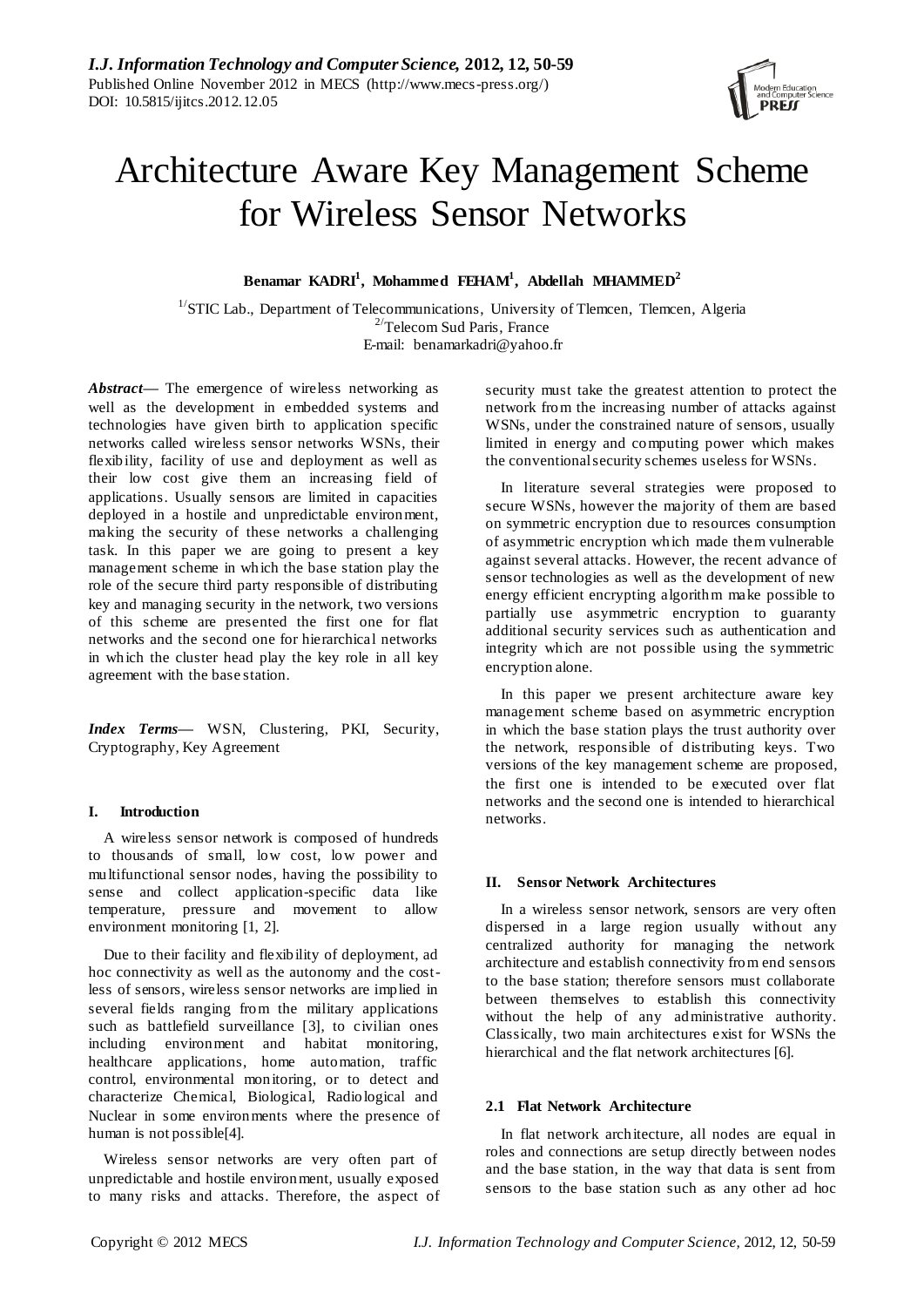network. Sensors use traditional routing to establish end to end connection with the base station.

Flat networks are very suitable for stable sens or network where the collected reports are not numerous, which do not add a great overhead to the network for their transmission to the base station. However, routing in such architecture uses flooding which consumes lot of network resources and occasionally overhead the network.

#### **2.2 Hierarchical Network Architecture**

In a hierarchical architecture, sensors are organized into clusters or regions. One node in the cluster is elected as cluster head intended to manage the cluster formation and maintenance, other s ensors called cluster members are attached to the nearest cluster head.

Cluster heads manage the transmission between sensors and the base station which minimize considerably the network overhead since the collected data is sent to the cluster head which sent an abstract report to the base station which minimizes the traffic out clusters and therefore over the network.

#### **III. Security in Wireless Sensor Networks**

Security is a very important issue when designing or deploying any network or protocol, however the recent developed networks such as the wireless ones have not given the necessary attention to security when designing protocols by taking into account the specificity of these networks such as the used medium and the devices constraints as well as the environment of deployment [7].

In this section, we are going to discuss the various key management schemes provided in literature as well as their feasibility and effectiveness for WSNs.

*Shared Key***:** This is the simplest scheme to secure any class of network wired or wireless [8]. In this kind of schemes one key is shared between all the network nodes. In the case of WSN the shared key is preloaded by an offline dealer before the network deployment. From resources point of view this scheme does not add any overhead for key exchange and establishment since the used key is stored in each sensor before deployment also very little computation and storage capacity are needed to encrypt and decrypt traffic over the network. In the other hands this schemes is very vulnerable against cryptanalytic attacks, since a WSN is deployed for long period which makes this class of attacks possible. In addition to cryptanalytic attacks, this scheme present a point of failure which is the shared key since the compromising of a single node due to physical attack causes the compromise of the whole network.

*Pair-wise Key Establishment:* In order to overcome the shortcoming of the previous scheme caused by the use of a single shared key, the pair-wise key establishment propose to share different keys between each pair of sensor over the network, the used keys are preloaded before deployment by an offline administrative authority. Therefore, for a network of n sensors, every node stores n−1 keys in its memory. After deployment each node establishes a secret key with each one of its neighbors, by looking for the corresponding key in the pull of keys preloaded before deployment [8].

This scheme does not need any communication and computation resources since the keys are preloaded before deployment, however it impose a large storage capacities in order to store all the possible keys, making this solution unsuitable for large scale networks.

From the security point of view this scheme ensures a great threshold of security robust against several attacks.

*Random Pair-wise Key Establishment:* This scheme is developed to overcome the shortcomings of simple pairwise key establishment, which needs an important capacity of storage to store all the possible keys. This scheme assumes that all pairs of sensor nodes in a WSN do not need a communication path with each other, in the way that a node need to secure only a sub set of links [10].

To make this in practice sensors store only a sub set of the key pull defined in simple pair-wise key establishment and shares secret key with its neighbors with a given probability. This probability must be chosen according to the number of sensors in the network as well as the desired level of connectivity, which makes this scheme more complex and does not manage efficiently the network widening. Compared to the simple Pair-wise Key Establishment this scheme is more efficient.

*Trusted Key Distribution Center:* In the previous key management schemes each sensors shares a secret key with each of its neighbors, in order to minimize the overhead due to communication however these schemes are not suitable for large networks, due to the limited storage capacity of sensors [11]. Accordingly, the trusted key distribution center mechanis m proposes to minimize the overhead due to key storage by installing a central server responsible of key distribution over the network. After the network deployment each sensor contacts the server to obtain a pair-wise key for every session. This scheme is robust against node capture and traffic analysis since the key may be updated periodically. However, it adds a high communication overhead for pair-wise keys establishment which causes an area of congestion around the key server. It also creates a point of failure which is the trusted server against spoofing attacks, since the spoofing or cloning of the server may compromise the whole network.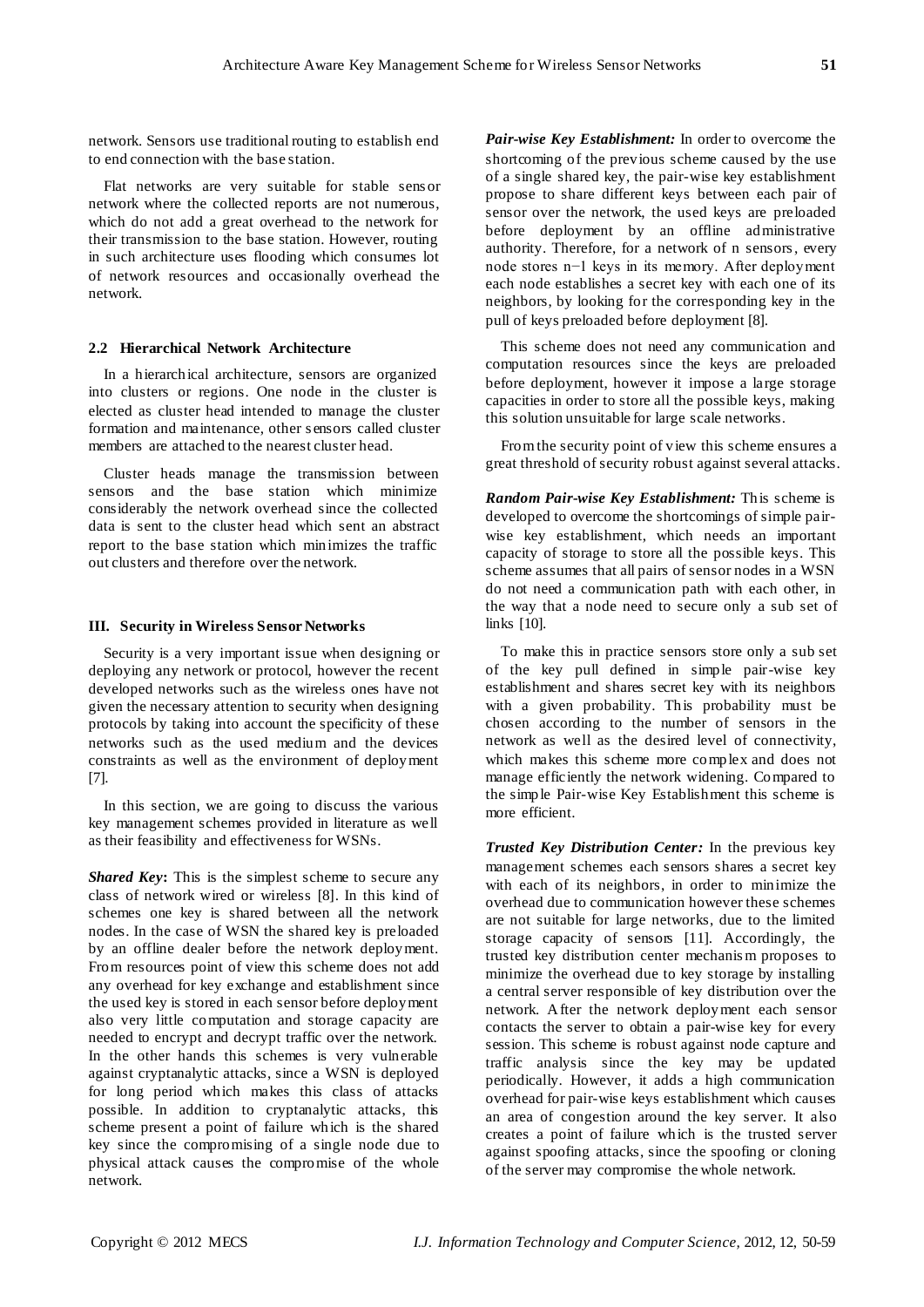*LEAP:* Localized Encryption and Authentication Protocol was proposed to manage the confidentiality and the authenticity of the network using four keys, each one with a special purpose:

- The first one is shared with the base station and used for securing communication with the base station.
- A broadcast group key shared with all the network sensors and used for group communication such as broadcast messages.
- Pair wise key shared with other sensor nodes,
- A cluster key shared with a number of sensors in a given neighbourhood.

This scheme make a compromise between the overhead due to storing a great number of keys such as in pair-wise key establishment and the overhead due to communication such as in trusted key distribution center presented above. By storing a predefined keys used to derive and establish other keys to secure links between each pair of sensors. However, this scheme still vulnerable against capture attacks, since the compromising of one node makes the network subject of lot of attacks such as flooding attacks since the broadcast key is shared with all the network nodes.

*Secure Pebblenets:* This solution [13] is an extended version of the shared key solution, by proposing to share a set of key rather than a single key. Secure Pebblenets provides group authentication, confidentiality and message integrity, by using symmetric encryption.

For simplification, a hierarchical architecture is used to divide the whole network into clusters, each cluster is managed alone using several encrypting keys for securing intra and inter cluster communication as well as data integrity and authentication.

This mechanis m ensures the integrity and the confidentiality of the network using only symmetric encryption which makes it suitable for WSNs, since this kind of cryptography is less resource consumption, however it stills vulnerable against capture attacks as well as spoofing and flooding attacks. In the other hands the scalability of the network is managed efficiently by creating new clusters.

*Tinysec:* is a link layer security protocol based on symmetric key encryption, TinySec [14] supports two different security options: authenticated encryption (TinySec-AE) and authentication only (TinySec-Auth). TinySec uses link layer encryption to secure hop to hop links which is very efficient against denial of service attack; however this scheme is not energy efficient because the operations of encryption and decryption are done by each sensor over the path between end sensors and the base station. In the other hands, TinySec needs

another key management scheme to deliver encrypting keys, which means that this protocol can be used by any other key management scheme as an underlying tool for encryption.

*TinyPK:* Although, the security schemes developed for WSNs are based on symmetric encryption, because the asymmetric encryption consumes more system resources compared to the symmetric encryption. However, the recent technology progress has given the possibility to use asymmetric cryptosystems such as ECC and RSA to ensure other security services such as authentication.

The TinyPK [15] is designed specifically to allow authentication and key agreement between resource constrained sensors. The protocol is designed to be used in conjunction with other symmetric encryption based protocols such as TinySec, in order to deliver secret key to the underlying protocol using Diffie-Hellman key exchange algorithm. The protocol is designed to use pair-wise key using Diffie-Hellman which consumes a great amount of system resources, especially in large WSNs. However it ensures a good threshold of security with an acceptable resistance against several attacks.

# **IV. Design Constraints for WSNs**

## **4.1 Network Constraints**

Due to the nature of sensors having reduced computing, radio and battery resources as well as the ad hoc paradigm of wireless sensor networks relying on multi hop to ensure connectivity over the network without any infrastructure or centralized authority any protocol should take into consideration the following characteristics of a WSN [16, 17, and 18]:

*Constrained Devices***:** Due to their size sensors are extremely limited in resources (battery power, computing power, storage capacities) which makes the development of applications and protocols for WSNs a challenging task. Therefore the developed protocols and services for WSNs must take these constraints during development by developing efficient and robust security or routing protocols by minimizing the number of operations needed for executing any task.

*Wireless Medium***:** Wireless sensor networks uses radio waves as transmission medium, inherently vulnerable due to its broadcast nature giving possibility to any attacker with the adequate hardware and the network stack to intercept, eavesdrop or modify the exchanged data.

*The nature of environment***:** Generally, a wireless sensor networks are intended for remote controlling and surveillance, deployed in unpredictable and hostile environment, making them subject of many attacks such as sensors capture, compromise and spoofing attacks.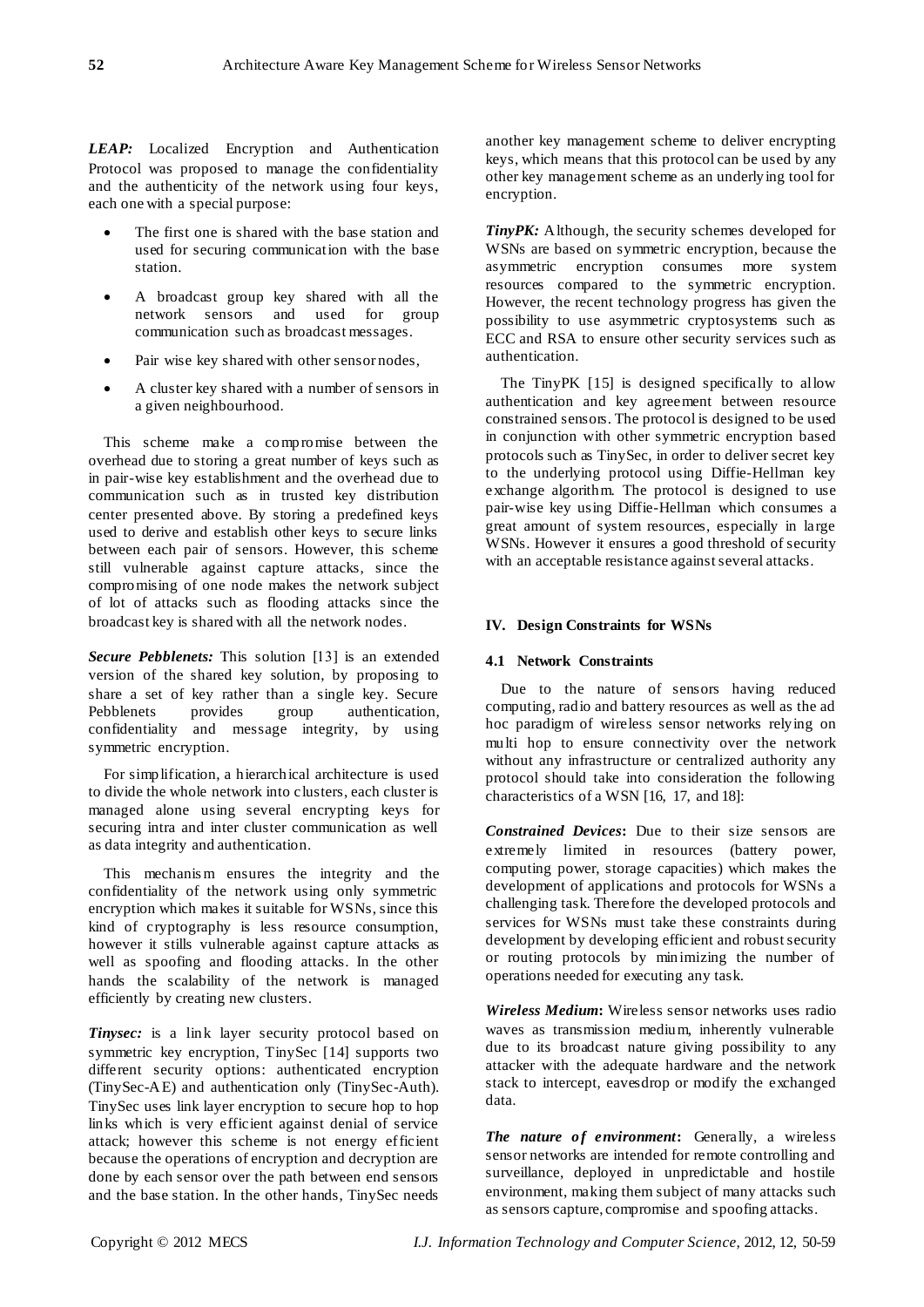*High number of sensors***:** Future wireless sensor networks will be composed of hundreds to thousands of sensors geographically dispersed in a large area, with limited resources. Therefore any developed protocol must allow the network scaling.

*Absence of infrastructure***:** Although a wireless sensor network is composed of sensor nodes wirelessly linked to each other, responsible of establishing, maintaining and securing the connectivity with the base station without any administrative authority, thus sensors collaborate in a distributed fashion to manage the network security and connectivity.

*Mobile topology***:** Due to the nature of sensors which can be attached to mobile objects as well as the possibility of failure of sensors during the network lifetime, topology changing is very frequent, therefore the stability and the connectivity of the network must be guaranteed under all possible configurations.

## **4.2 Attacks against WSN**

Due to the nature of implied devices as well as the used medium which is the radio waves naturally opened in a large hostile and unpredictable area, wireless sensor networks are exposed to several attacks more than any other networks:

*Eavesdropping*: this passive attack is the simplest attack against an opened network, in which an attacker with the adequate hardware and software passively listen the exchanged data over the network in order to get information about the structure of the network and the underlying routing protocols which can be used for future active attacks [19].

*Data modification***:** This attack tries to intercept the transmitted data sent from sensors to the base station and modify the final report sent to the base station which can corrupt the whole goals of the deployed network, by sending false reports to the base station [19].

*Sink hole***:** also called black hole attack, its objective is to attract all the traffic from a particular area or node through a compromised node [20], by injecting false routing information advertising the attacker as the legitimate sink or base station which forces the network traffic to pass over the attacker, in order to stop the network service or to execute other attacks such as man in the middle, data modification or eavesdropping, …etc.

*Selective forwarding***:** In selective forwarding attack, malicious nodes may refuse to forward certain messages and simply drop them, ensuring that they are not propagated any more. In contrary of sink hole attack which can be easily detected, in selective forwarding the adversary selectively forwards packets and drop or modifies other packets originating from a defined area or nodes and forwards the remaining traffic which can complicate its detection [20].

*Spoofing attacks***:** also called impersonate attack is executed in the absence of an authentication mechanism, this attack is executed by one or more attackers by spoofing the identity of legitimate sensors in order to gain access to the network using the spoofed identity and execute other attacks. This attack presents a great risk if the spoofed identity is the base station which means that all the collected reports are sent to the false base station [21].

*Denial of service attacks***:** this kind of attacks tries to disrupt, deny, degrade the service of the network, it is planned in different manner and decreases network lifetime in different ways. Among all the denial of service attacks the flooding attack is executed against wireless sensor networks, in which an attacker broadcast permanently hello messages which are rebroadcasted by each sensor over the network, which consumes the network bandwidth and sensor nodes resources which decreases the network lifetime [22].

*Sybil Attacks:* Similar to conventional network, the attacker presents multiple identities to the rest of sensors by installing new malicious sensors or by using spoofed identities of legitimate nodes. This attack is used to collude a given sensor or area in order to execute other attacks such as black hole or selective forwarding. This attack can be executed against authentication less networks, since a mechanism of authentication can stop or limit the effect of this attack [23].

*Node capture***:** This is a physical attack in which the adversary gains access to the hardware and software of one or more sensors over the network [24]. After the capture of the sensor, the attacker gets all the cryptographic keying and algorithms, which gives him the possibility to listen, interrupt, alter or modify messages. This kind of attacks is usually executed against large sensor networks deployed in a large area or a hostile environment.

*False Node:* In this kind of attacks, one or more malicious sensors are injected in the network as legitimate nodes. The malicious node tries to act as a legitimate node and occasionally injects false routing data in the network in order to perturb the valid network functioning or simply execute flooding attacks which degrade the network lifetime and performance [24].

## **V. Public Key Cryptography for WSN**

Public key cryptography also called asymmetric cryptography uses two keys for encryption and decryption. In the way that any message encrypted with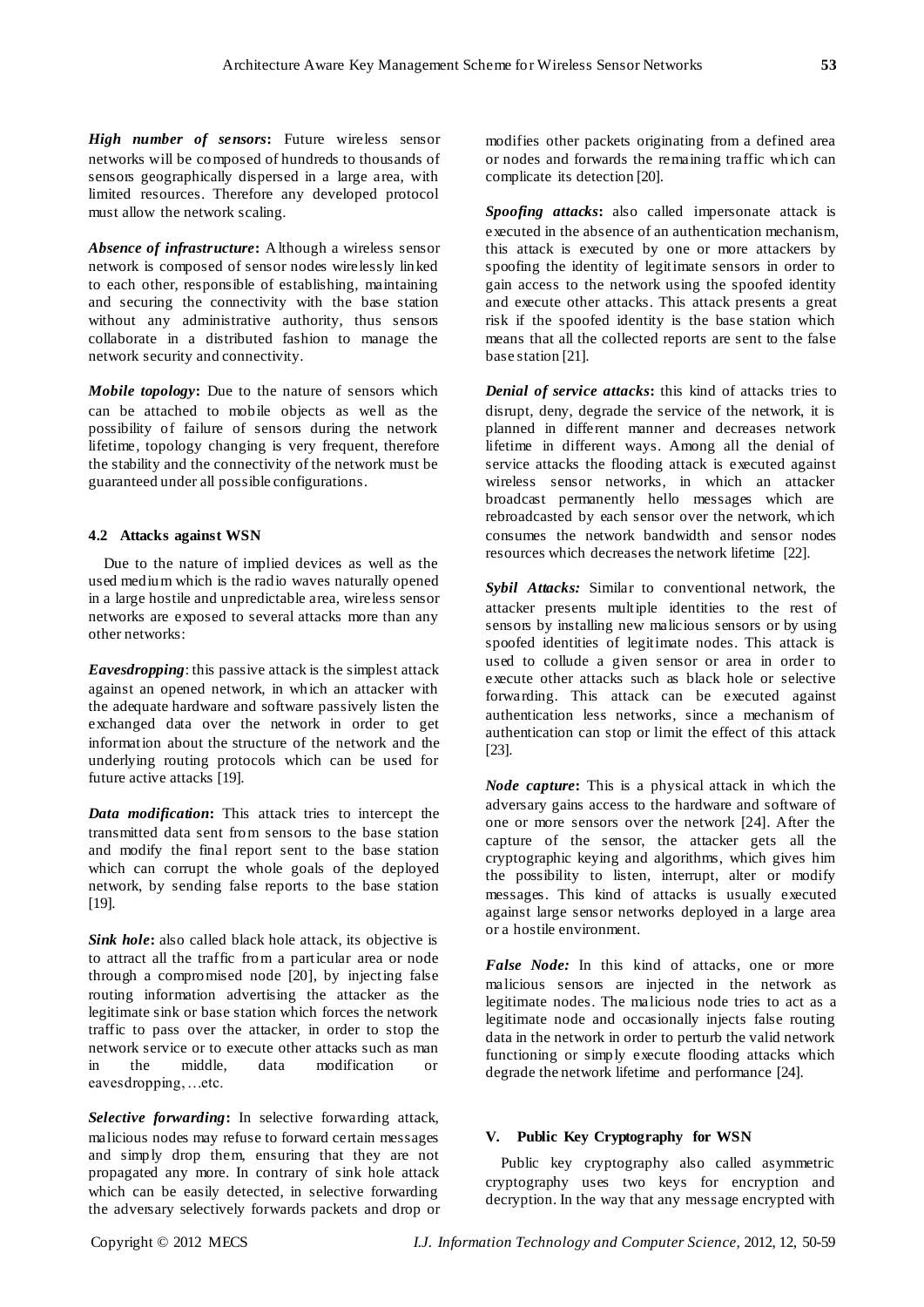one of the keys can only be decrypted with the other key. One of the keys is called private key which is kept secretly by its holder, and the second one is publicly known by each entity in a given community, using these two keys, the public key cryptography can ensure both confidentiality, integrity and authentication.

However, public key cryptography is omitted from the use in WSNs, due to its great consumption of energy and bandwidth which are very crucial in sensor networks.

However, last years have known the development of new cryptographic algorithms more energy efficient and giving the same threshold of security as the conventional algorithms such as RSA. Elliptic Curve Cryptography (ECC) [25] is one of these new algorithms and it is the most promising regarding the energy and time consumption, which makes it very attractive for data encryption in WSNs. ECC offers the same security with s maller key size which saves memory, computational and energy power of sensors.

Table 1: Energy cost of digital signature (mJ)

| Algorithm | Sign   |
|-----------|--------|
| RSA-1024  | 304    |
| $ECC-160$ | 22,82  |
| RSA-2048  | 2302.7 |
| ECC-224   | 61,54  |

In the other hands, the new developed sensors will be more powerful concerning the CPU and memory capacities, making public key encryption possible for small sensors in WSN.

#### **VI. Network Architecture and Assumptions**

In the remainder of this paper we are going to present a security scheme for wireless sensor networks based on public key cryptography as a tool for managing mutual authentication between sensors and the base station.

Public key cryptography is used in our propos ed scheme to guaranty the authentication of the base station since only the base station has a pair of asymmetric keys (private, public), the public key is preloaded for each sensor over the network before deployment, this key is used by sensors to authenticate the base station and secure the handshake, which guaranties the integrity and the confidentiality of all dialogues with the base station, since only the base station has the valid private key for decryption.

In order to manage efficiently the security over the network and to be used for all configurations of the network, we propose to use two versions of our proposed scheme the first one for flat networks and the second one for hierarchical networks.

In order to implement this security scheme we assume that:

- The base station have more computational and energy power compared to sensors.
- The base station has a pair of keys (private and public key).
- Each sensor is capable to use:
- Asymmetric Cryptography: To provide authentication of the base station.
- Symmetric Cryptography: To ensure the confidentiality of traffic across the network.
- MAC (message authentication code) to ensure data integrity.
- Each sensor has the capacity to save at least the public key of the base station and one or more symmetric keys used for data encryption.
- Each sensor receives the public key of the base station by an off-line dealer.

#### **VII. Securing Flat Network**

In flat network sensor have the same roles and capabilities, each sensor gets environmental measure and sends it to the base station using the underlying routing protocol. Therefore each sensor is responsible of the connectivity with the base station. Consequently, for our proposed scheme, each sensor launches a handshake with the base station in order to establish a symmetric session key used for data encryption.

# **7.1 Sensors to Base Station Handshake**

In order to secure data communication between sensors and the base station, we propose to establish a secure tunnel between them using a symmetric shared key. This key is established using a handshake encrypted with the public key of the base station to protect it from eventual attacks.

The sensor to base station handshake is executed in two steps:

*Handshake launching:* Each sensor over the network initiates this operation by generating a random symmetric encrypting key. The generated key is encrypted using the public key of the base station and sent in a regular packet to the base station using the underlying routing protocol.

The use of public key encryption for the handshake guaranties:

 The authentication of the base station, since only the base station has the corresponding private key and can decrypts the message containing the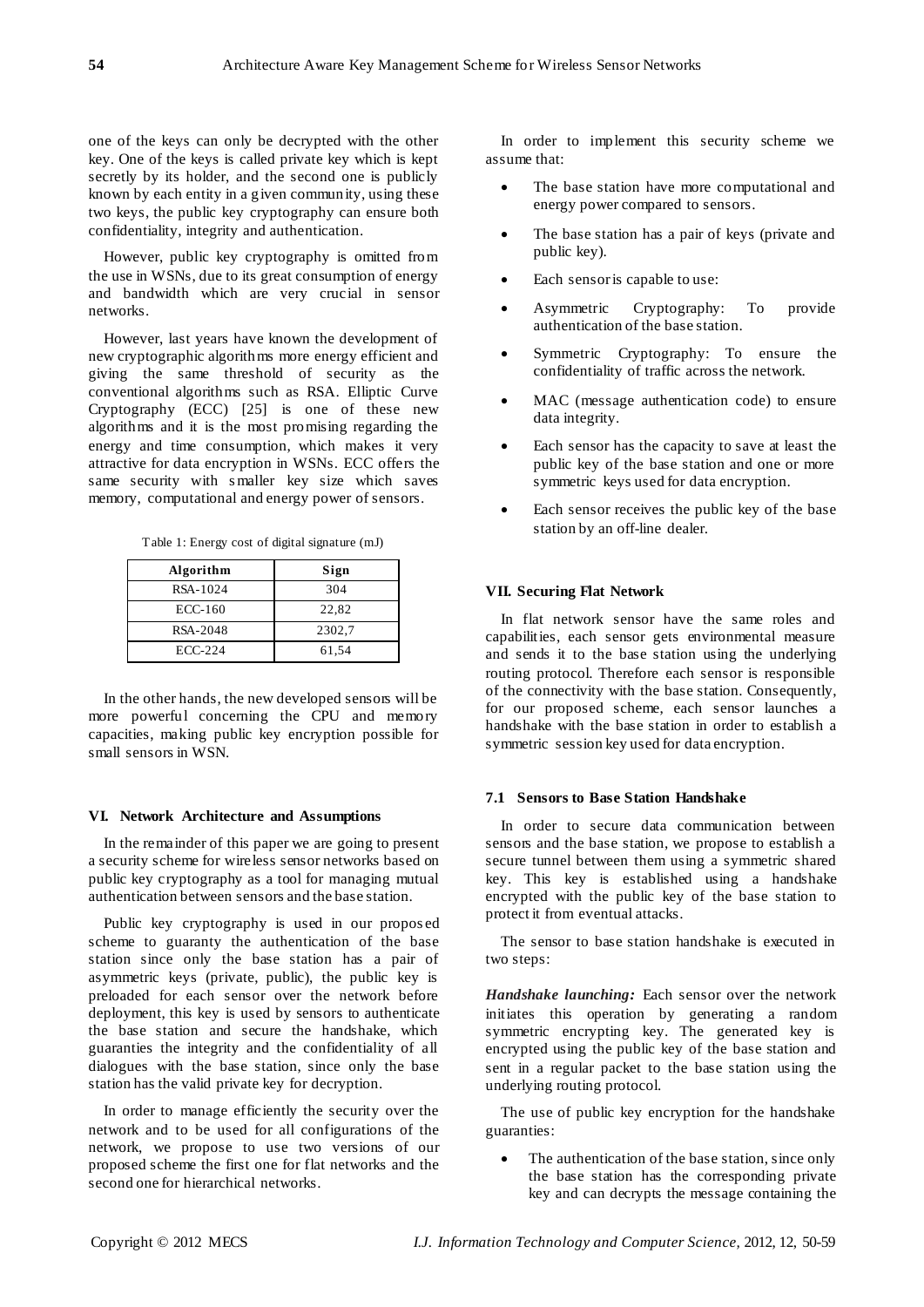symmetric key.

 Integrity and confidentiality: no intermediate node can read or decrypt the message containing the symmetric key.

*Session key Establishment*: After the reception of the message containing the session key, the base station decrypts this message using the corresponding private key.

The base station stores all the keys received from each sensor over the network in a global table, this table is used to identify the sensors and their session keys.

In order to validate the received session key, the base station sends a challenge message for the corresponding sensor. If the corresponding sensor decrypts the challenge message sent by the base station, the handshake is successfully achieved and the two entities can use this key for future communication, otherwise a man in the middle attack is assumed over this route which launches a new handshake using an alternative route.



Fig. 1: Secure tunnel over flat network

#### **7.2 System Functioning**

After a successful handshake, each sensor shares a secure tunnel with the base station; the tunnel provides both confidentiality and authentication of communications with the base station.

To ensure data integrity, another additional mechanism is used; which is a MAC (message authentication code) joined to each message exchanged with the base station.

Consequently, each packet is passed in a hash function to obtain a fingerprint which is encrypted using the session key shared with the base station. The encrypted MAC is joined to the original packet without any modification on the global structure of the packet.

| MAC<br>(encrypted) | Encrypted data<br>(Session kev) | Header |
|--------------------|---------------------------------|--------|
|--------------------|---------------------------------|--------|



Another option can be turned on to ensure more security depending on the importance and the nature of the networks is to encryption the MAC joined to each packet using the public key of the base station, this option consumes more energy due to the additional overhead for data encryption however it guaranties a maximum of security.

## **7.3 Key Update**

By nature a wireless sensor network is deployed in a hostile environment or in some area which are not accessible by human, therefore the need for an efficient security scheme which can resist against long term attacks is primordial, so a key update must be executed periodically to enforce security over the network and avoid long term attack aiming to extract the encrypting keys by analyzing the encrypted traffic over the network for long period. The period of the key update is defined according to the complexity of the encrypting algorithm and the length of the encrypting key.

The key update is achieved by launching a new handshake between the corresponding sensor and the base station, which consists on the generation of a new encrypting key used as session key for the next period.

#### **VIII. Securing Hierarchical Network**

As we have defined above a hierarchical network is organized into clusters where one of the members of a given cluster is intended to play the role of the cluster head responsible of some management task such as data aggregation, routing or security. Using the same idea presented above for securing sensor network based, we propose to execute a handshake between the bases station and the cluster heads over the network, which will be the base of securing the rest of cluster members.

## **8.1 Cluster Head to Base Station Handshake**

Using the underlying clustering architecture in which the cluster head plays the key role in the network management. We propose to delegate the operations of handshake and key update defined above to cluster heads over the network which is going to minimize the overhead due to these two operations.

The handshake executed by each cluster head and the base station destined to establish a symmetric shared key between sensors and the base station. This handshake is executed in three steps:

*Symmetric key generation:* Each cluster head generates a random symmetric key, encrypts this key with the public key of the base station and sends it to the base station using the underlying routing protocol in an ordinary packet. The use of the public for transporting the session key ensures authentication, integrity and confidentiality of the handshake.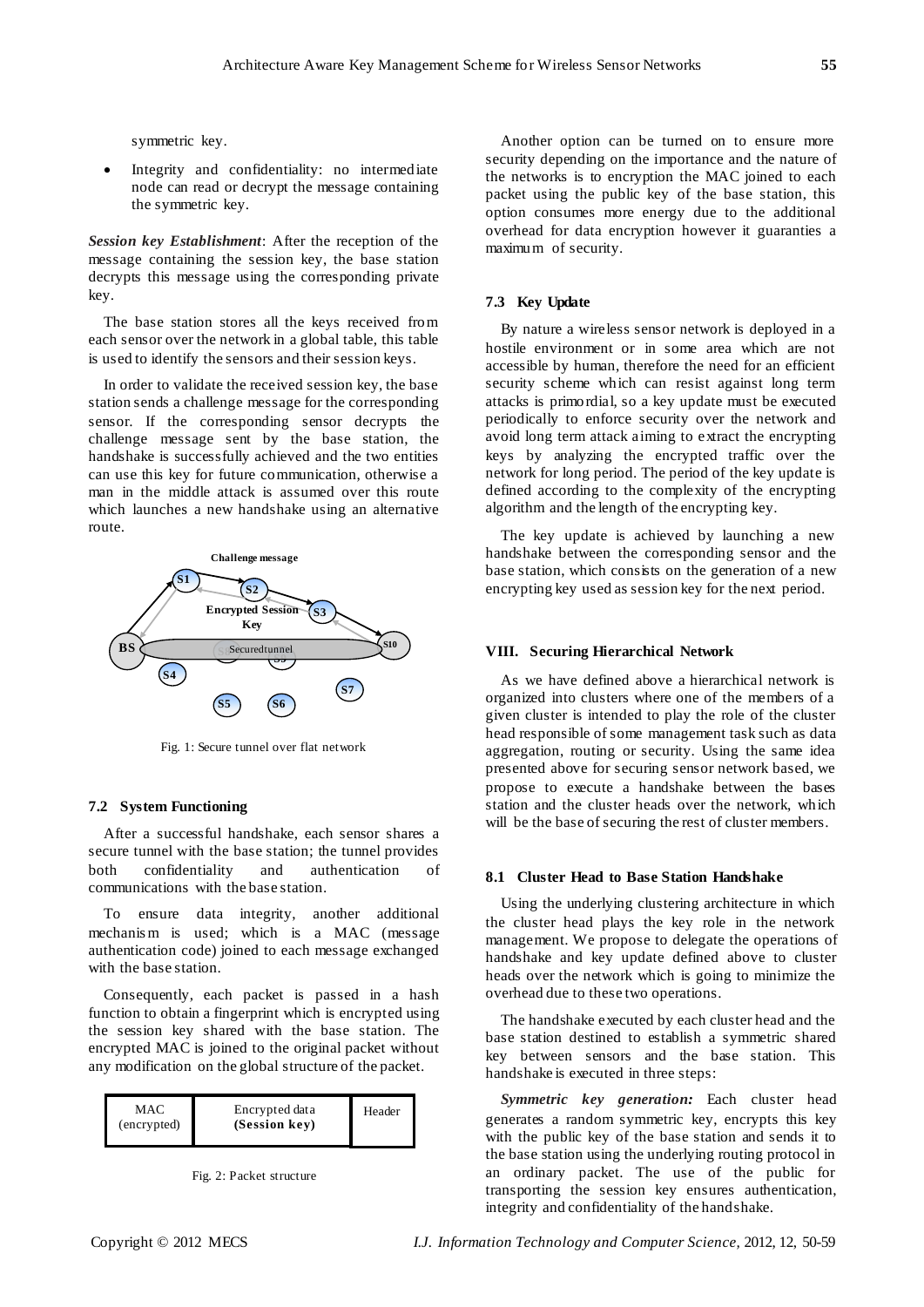*Establishment of the session key*: After receiving and decrypting the message containing the session key coming from each cluster head, the base station stores all the keys in a global table used for identifying and managing clusters over the network.

*Completion of the handshake:* in order to finish and validate the handshake the base station generates a challenge message for each cluster head encrypted using the established session key. Each cluster head decrypts this message if this operation success the handshake is successfully completed otherwise the same operation is repeated until a valid session key is established.



Fig. 1: Secure tunnel over hierarchical network

#### **8.2 Distribution of the Session Key to Sensors**

After a successful cluster head to base station handshake, each cluster member must get the same session key used by its cluster head. Therefore, each cluster member builds a message containing the identifier of its cluster head and a symmetric key used to secure the current operation, this message is encrypted using the public key of the base station.

When the base station receives this message, it seeks the existence of the corresponding session key of the cluster head (established during the previous handshake), encrypts it with the session key sent by the sensor and sends it to that sensor. Each sensor when receives this message from the base station, it shares the same session key with its cluster head and the base station which allow data aggregation and group security.

The dialogue is done with the base station instead of the cluster head because the base station is authenticated using its public key distributed before deployment.

## **8.3 System Functioning**

Using the same mechanism defined for flat network to ensure data integrity, we propose to add a new field to the original structure of packet which contains MAC (message authentication code) encrypted with the session key established in the previous handshake.

The MAC can also be encrypted using the public key of the base station if sensors have the necessary resources to accomplish this operation.

# **8.4 Key Update**

In order to protect the network from long term attacks, we propose to launch automatically a periodic key update. The key update is launched by the cluster head using the same handshake defined above in order to establish a new session key between the base station and the cluster head.

After updating the session key of the cluster head, each cluster head encrypts a copy with the old session key for each member of its cluster. The new session key will be automatically used after receiving the message by sensors in a given cluster.

## **IX. Energy Cost Analysis**

## **9.1 Handshake Energy Cost**

As mentioned above two types of cryptography are used in our proposed scheme, symmetric and asymmetric with optional use of a hash function as a MAC (message authentication code). We propose to use the ECC (Elliptic Curve Cryptography) for asymmetric encryption considered to be more effective regarding energy consumption. For symmetric encryption we propose to use AES (Advanced Encryption System) standardized as a tool for cryptography for future networks.

Taking into consideration the size of session keys (check sum, ID), the maximum packet size will not exceed the 512-bit so the consumed energy for its transmission is 3.78 mJ and 1.83 mJ for reception, using as platform Mica2dots [26], the energy consumed for data encryption and decryption is 22,82mj for asymmetric encryption and 0,039mj for symmetric encryption. Therefore the total energy consumption for each handshake in flat or hierarchical network is 28,47mj.

Table 2: Energy cost of handshake

| Operations                          |                     | Energy(mJ) |
|-------------------------------------|---------------------|------------|
| Base station to Sensor<br>handshake | Encrypt session key | 22,82      |
|                                     | Send session key    | 3,78       |
|                                     | Receive session key | 1,83       |
|                                     | challenge message   | 0.039      |
| Total energy cost                   |                     | 28,47      |

#### **9.2 Key Update Energy Cost**

As we have previously described a periodic key update is primordial for any security scheme in order to avoid long term attacks.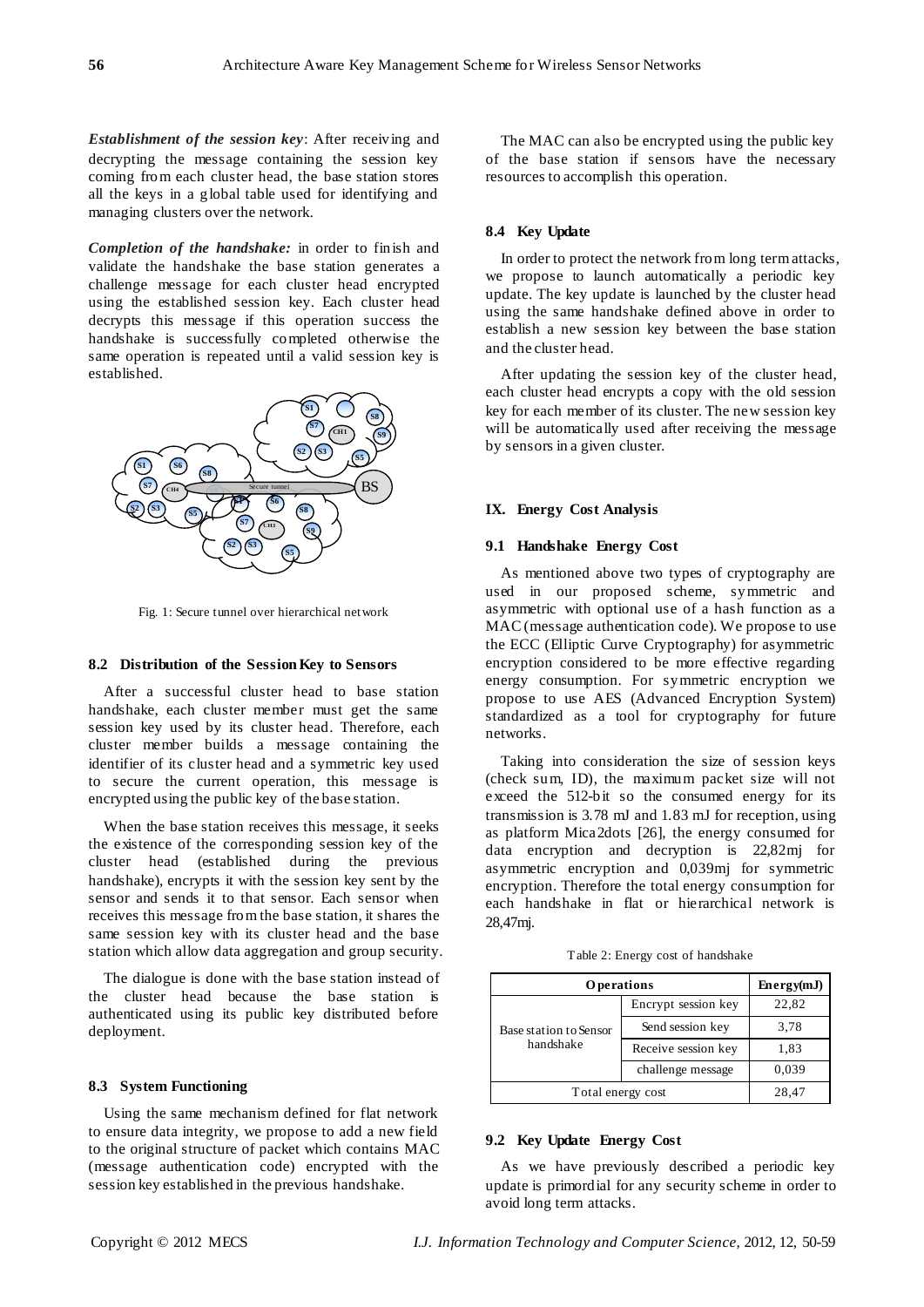For flat networks, the key update is achieved by the execution of the same handshake for each sensor, which consumes the same amount of energy at each key update, for a network size of N; the consumed energy is N×28, 47 mJ.

However for hierarchical networks, it consumes less energy since the operation of the key update is delegated to cluster heads, for a network size of N sensors, the energy consumption for a cluster head key update is 28.47 mJ, assuming that 10% of sensors are cluster heads, the remaining nodes (90%) only need to decrypt the session key sent by the cluster head which consumes 0.039mj.

So the total consumption is:

 $C = [(28,47 \times 10\%) + (0.039 \times 90\%)] N$  $N = 2.88 \times NmJ$ 

## **X. Security Analysis**

In this section we try to analyze our proposed scheme regarding the guaranty of key management criteria during the network lifetime:

## **10.1 Security Services**

*Confidentiality*: this aspect is ensured by the use of symmetric encryption to encrypt ordinary traffic between the base station and sensors. For more confidentiality we have enforced this mechanism using periodic key update to prevent long term attacks.

*Authentication*: this aspect is ensured by using public key cryptography by the base station; this public key is preloaded to each sensor before deployment which ensures the authentication of the base station using the corresponding private key as well as sensors, since only legitimate node has the valid public key preloaded before deployment.

*Integrity:* the integrity is ensured using the MAC (Message authentication codes) computed and joined to each packet, this MAC can also be encrypted using the public key of the base station which ensures more integrity and authentication.

## **10.2 Key Management Services**

To be efficient and useful for all configurations and topologies of the network a key management scheme must ensure the following proprieties:

*Availability:* this propriety guaranties that the service of security is available during all the network lifetime, in our proposed scheme this is guaranteed since every entity over the network is responsible of its

cryptographic keys as well as its link with the base station.

*Fault Tolerance:* this propriety deals with the continuation of services whenever one or mo re nodes over the network fail, this propriety is guaranteed since the loss of any node over the network does not affect the security service.

*Scalability:* this propriety deals with the network widening, in our proposed scheme the new coming sensors are managed by the execution of new handshakes and the creation of new clusters in the hierarchical architecture.

## **10.3 Resistance to attacks**

As defined above the proposed key management scheme establish a set of session keys to secure traffic between the base station and each sensor over the networks. Using these session keys and the public key of the base station, it seems that the proposed scheme can resist against the main attacks:

*Eavesdropping*: this attack consists to passively listen to the exchanged data, in the proposed scheme this attack is avoided using symmetric encryption between each communicating entities enforced using an automatic key update.

*Spoofing*: the spoofing attack is avoided in our scheme by using the public key encryption, which guaranties the authenticity of the base station using the corresponding private key. In the other hands the authenticity of sensors is guaranteed using the same strategy since only legitimate nodes have the valid public key of the base station preloaded for sensors before deployment which ensures a mutual authentication between the base station and sensors.

*Modification*, *reply and insertion*: These kinds of attacks alter the integrity of the exchanged data; these attacks are easily avoided by the symmetric encryption as well as message authentication code joined to each packet. So only authenticated nodes can insert or modify data over the network, and any other packet is rejected.

*Avoiding other attacks* : using the message authentication code and data encryption as well as the asymmetric encryption ensure both integrity, authentication and confidentiality which guaranties that falsified messages are automatically rejected from the network, in the way that only authenticated messages are forwarded which stop lot of attacks such as black hole attacks and denial of service attacks.

For more security, the proposed scheme can be used by routing protocols to secure and authenticate routing or to implement intrusion detection modules since the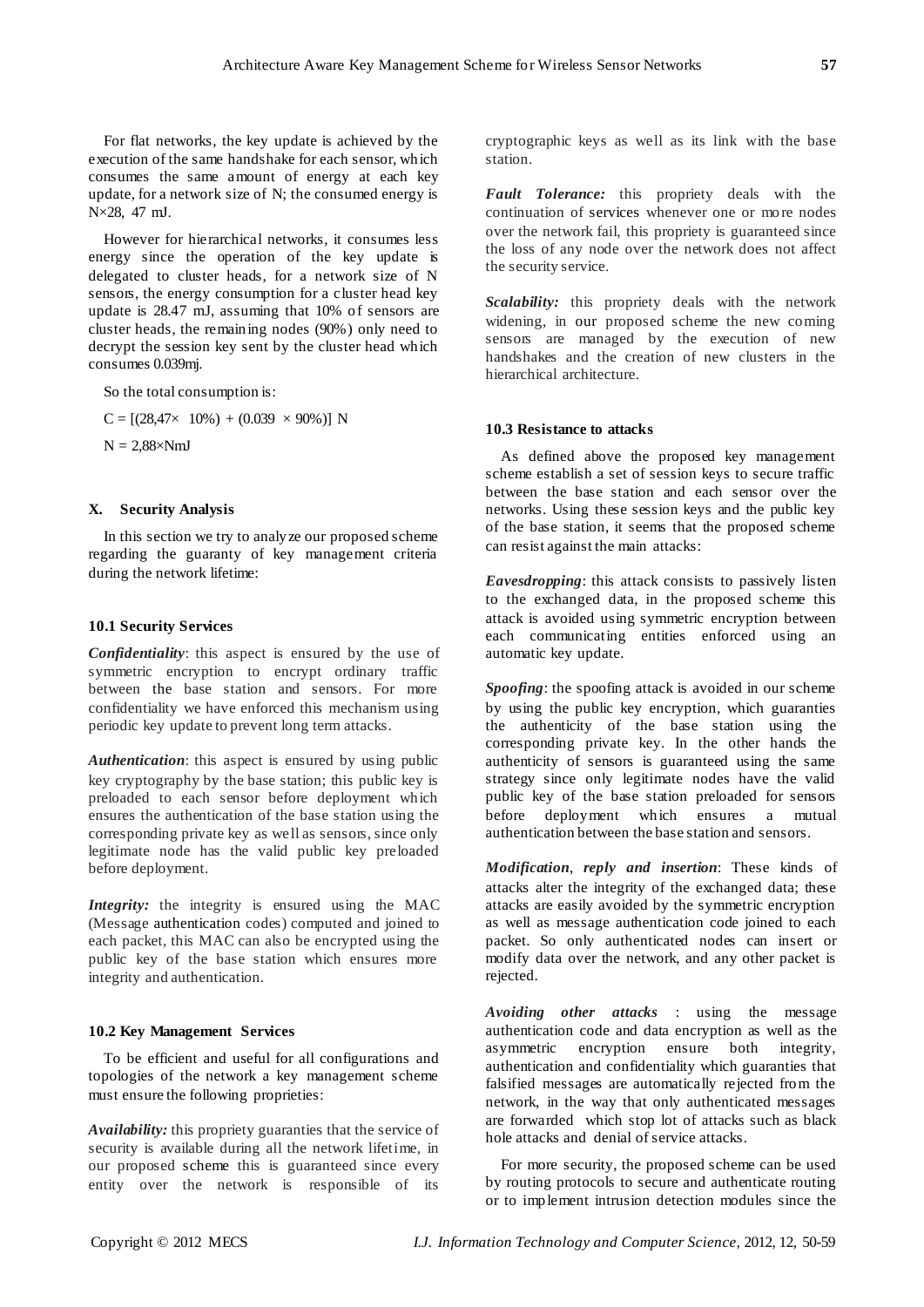proposed solution tries to make in practice a mechanism to ensure a secure key distribution.

## **XI. Conclusion**

In this paper we have treated the aspect of security in wireless sensor networks, by proposing a key management scheme using public key cryptography for ensuring the authentication and the confidentiality key distribution using a set of handshakes based on the authenticity of the base station. The proposed key management is given in two versions according to the network architecture flat or hierarchical.

The first version is destined to flat network and uses one handshake to share a symmetric encrypting key with the base station and each sensor over the network, the established session key is used to encrypt ordinary traffic.

The second version of the proposed scheme treats the hierarchical architecture of wireless sensor networks in which the operation of handshake and key update are delegated to cluster heads which play the key role of the network security, this have considerably minimized the energy consumption compared to flat network version.

From the security point of view it seems that the proposed key management guaranties a great security threshold with a minimum of energy consumption.

#### **Reference**

- [1] Hande Alemdar, Cem Ersoy, "Wireless sensor networks for healthcare: A survey", [Computer](http://www.sciencedirect.com/science/journal/13891286)  [Networks](http://www.sciencedirect.com/science/journal/13891286)[Volume 54, Issue 15,](http://www.sciencedirect.com/science?_ob=PublicationURL&_hubEid=1-s2.0-S1389128610X00159&_cid=271990&_pubType=JL&view=c&_auth=y&_acct=C000228598&_version=1&_urlVersion=0&_userid=10&md5=3bdb42275cd7f79313d04b782d0301db) pp. 2688-2710, 2010.
- [2] I.F. Akyildiz, W. Su, Y. Sankarasubramaniam, E. Cayirci, "Wireless sensor networks: a survey", Computer Networks, Vol. 38, No. 4, pp. 393–422.
- [3] David Culler, Deborah Estrin, and Mani Srivastava, "Overview of Sensor Networks", IEEE Computer society, Vol. 37, No. 8, pp. 41-49, 2004.
- [4] Carlos F.Garcia -hermandez and al, "Wireless sensor networks and applications", International Journal of Computer Science and Network Security, Vol.7, No.3, pp. 264-273, 2007.
- [5] Gungor V.C., Bin Lu, Hancke G.P., "Opportunities and Challenges of Wireless Sensor Networks in Smart Grid", [Industrial Electronics,](http://ieeexplore.ieee.org/xpl/RecentIssue.jsp?punumber=41)  [IEEE Transactions,](http://ieeexplore.ieee.org/xpl/RecentIssue.jsp?punumber=41) Vol. 57 [No. 10,](http://ieeexplore.ieee.org/xpl/tocresult.jsp?isnumber=5567234) pp. 3557– 3564.
- [6] Karaboga, D.; Okdem, S.; Ozturk, C. "Cluster based wireless sensor network routings using Artificial Bee Colony Algorithm", international conference on [Autonomous and Intelligent](http://ieeexplore.ieee.org/xpl/mostRecentIssue.jsp?punumber=5538455)  [Systems \(AIS\), p](http://ieeexplore.ieee.org/xpl/mostRecentIssue.jsp?punumber=5538455)p.  $1 - 5$ , 2010
- [7] T Kavitha, D Sridharan, "Security Vulnerabilities In Wireless Sensor Networks: A Survey", Journal of Information Assurance and Security (2010), Vol. 5, No. 1, pp. 31-44
- [8] Syed Muhammad Khaliq-ur-RahmanRaazi and SungyoungLee ."A Survey on Key Management Strategies for Different Applications of Wireless Sensor Networks".Journal of Computing Science and Engineering, Vol. 4, No. 1, 2010.
- [9] Du, W. ; Deng, J. ; Han, Y.S. &Varshney, P.K. "A pair-wise key pre-distribution scheme for wireless sensor networks". Proceedings of the 10th ACM Conference on Computer and Communications Security, pp. 42-51, 2003.
- [10] Chan, H. ;Perrig, A. & Song, D. Random key predistribution schemes for sensor networks. Proceedings of the IEEE Symposium on Security and Privacy, p. 197, IEEE Computer Society Press, 2003.
- [11] Xiao, y., v. k. rayi, b. sun, x. du, f. hu, and m. galloway. "A survey of key management schemes in wireless sensor networks". Computer Communications, Special issue on security on wireless ad hoc and sensor networks, pp 2314−2341, 2007.
- [12] S. Zhu, S. Setia, and S. Jajodia, "LEAP: efficient security mechanis ms for large-scale distributed sensor networks", In 10th ACM conference on Computer and communication security, pp. 62-72, 2003.
- [13] Basagni, Herrin, et al. "Secure pebblenets". Proceedings of the 2nd ACM international symposium on Mobile ad hoc networking & computing, 2001.
- [14] C. Karlof, N. Sastry, and D.Wagner, "Tinysec A link layer security architecture for wireless sensor net-works," Second ACM Conference on Embedded Net-worked Sensor Systems, pp. 162- 175, 2004.
- [15] Watro, R. ; Kong, D. ; Cuti, S. ; Gardiner, C. ; Lynn, C. &Kruus, P. "TinyPK : securing sensor networks with public key technology". Proceedings of the 2nd ACM Workshop on Security of Ad Hoc and Sensor Networks (SASN'04), pp. 59 – 64, 2004.
- [16] Johann.G, Alexander.S, Stefan.T. "The Energy Cost of Cryptographic Key Establishment", in Proceedings of the 2nd ACM Symposium on Information, Computer and Communications Security, pp. 380–382, 2007.
- [17] Jun Zheng and Abbas Jamalipour, "Wireless Sensor Networks: A Networking Perspective", a bookpublished by A John & Sons, Inc, and IEEEE, 2009.

[18] Shio Kumar Singh, M P Singh, and D K